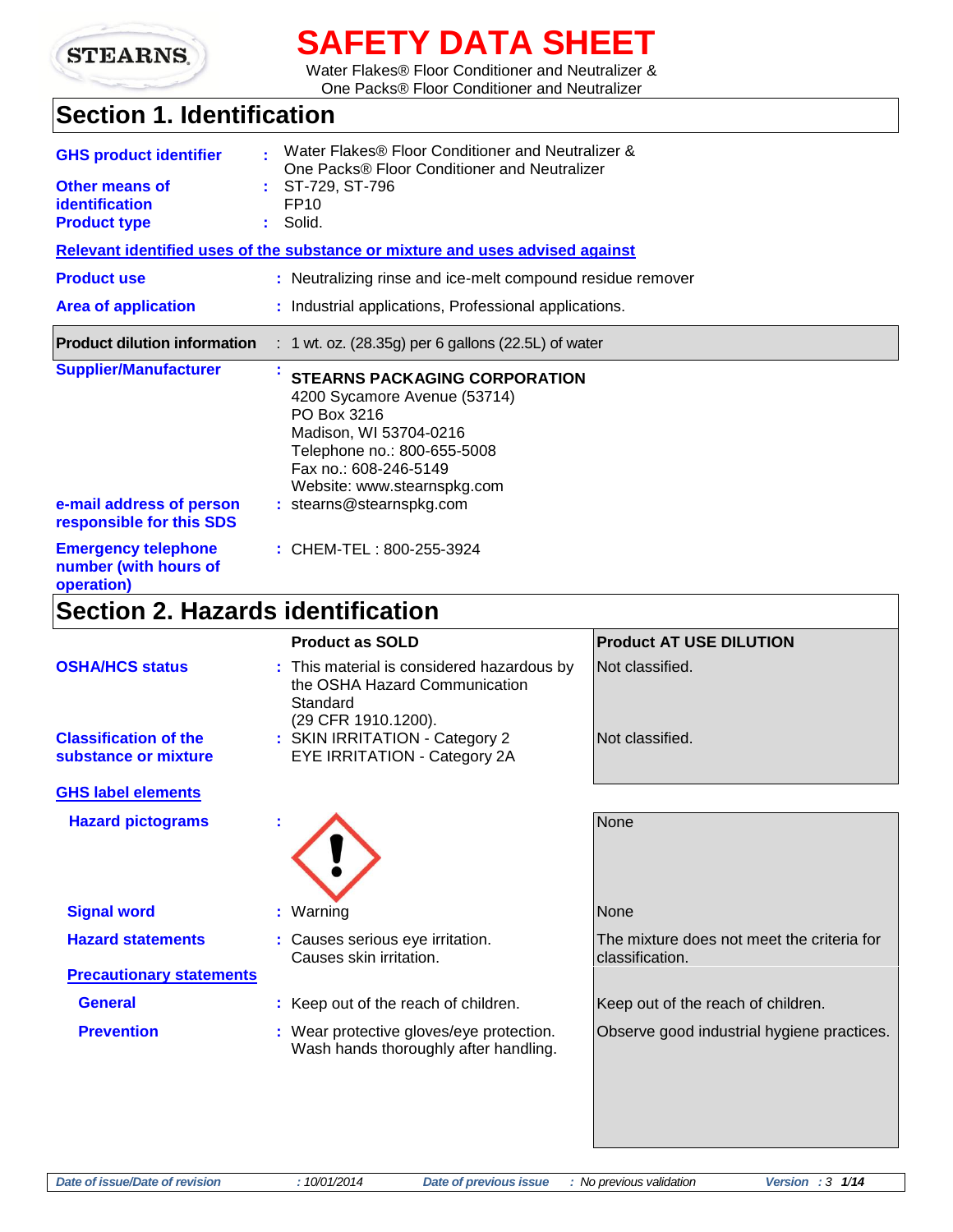### **Section 2. Hazards identification**

| <b>Response</b>                            | <b>Product as SOLD</b><br>: IF ON SKIN: Wash with plenty of water.<br>Take off contaminated clothing. Wash<br>contaminated clothing before reuse. If skin<br>irritation occurs: Get medical attention.<br>IF IN EYES: Rinse cautiously with water for No known effect after skin contact. Rinse<br>several minutes. Remove contact lenses, if with water for a few minutes.<br>present and easy to do. Continue rinsing. If<br>eye irritation persists: Get medical<br>attention. | <b>Product AT USE DILUTION</b><br>No special measures required. Treat<br>symptomatically.<br>No known effect after eye contact. Rinse<br>with water for a few minutes. If irritation<br>persists, get medical attention. |
|--------------------------------------------|-----------------------------------------------------------------------------------------------------------------------------------------------------------------------------------------------------------------------------------------------------------------------------------------------------------------------------------------------------------------------------------------------------------------------------------------------------------------------------------|--------------------------------------------------------------------------------------------------------------------------------------------------------------------------------------------------------------------------|
| <b>Storage</b>                             | : No storage precautions necessary.                                                                                                                                                                                                                                                                                                                                                                                                                                               | No storage precautions necessary.                                                                                                                                                                                        |
| <b>Disposal</b>                            | : No disposal instructions necessary.                                                                                                                                                                                                                                                                                                                                                                                                                                             | Dispose of solution down the drain to<br>municipal sewer.                                                                                                                                                                |
| <b>Supplemental label</b><br>elements      | : Avoid contact with skin and clothing. Wash<br>thoroughly after handling.                                                                                                                                                                                                                                                                                                                                                                                                        | Not applicable.                                                                                                                                                                                                          |
| <b>Hazards not otherwise</b><br>classified | : None known.                                                                                                                                                                                                                                                                                                                                                                                                                                                                     | Not applicable.                                                                                                                                                                                                          |

### **Section 3. Composition/information on ingredients**

| Substance/mixture     | : Mixture          |
|-----------------------|--------------------|
| <b>Other means of</b> | $: ST-796. ST-729$ |
| identification        | FP <sub>10</sub>   |

#### **CAS number/other identifiers**

| <b>CAS number</b> | : Not applicable. |
|-------------------|-------------------|
|-------------------|-------------------|

| <b>Product code</b> | : Not available. |
|---------------------|------------------|
|---------------------|------------------|

| <b>Ingredient name</b> | <b>Other names</b> |               | <b>CAS number</b> |
|------------------------|--------------------|---------------|-------------------|
| citric acid            | citric acid        | 100<br>$60 -$ | 77-92-9           |
| sodium carbonate       | sodium carbonate   | 10 - 30       | 497-19-8          |

Any concentration shown as a range is to protect confidentiality or is due to batch variation. **There are no additional ingredients present which, within the current knowledge of the supplier and in the concentrations applicable, are classified as hazardous to health and hence require reporting in this section.**

### **Section 4. First aid measures**

**Description of necessary first aid measures**

**Eye contact :** Immediately flush eyes with plenty of water, occasionally lifting the upper and lower eyelids. Check for and remove any contact lenses. Continue to rinse for at least 10 minutes. Get medical attention.

#### **Product as SOLD Product AT USE DILUTION**

No known effect after eye contact. Rinse with water for a few minutes. If irritation persists, get medical attention.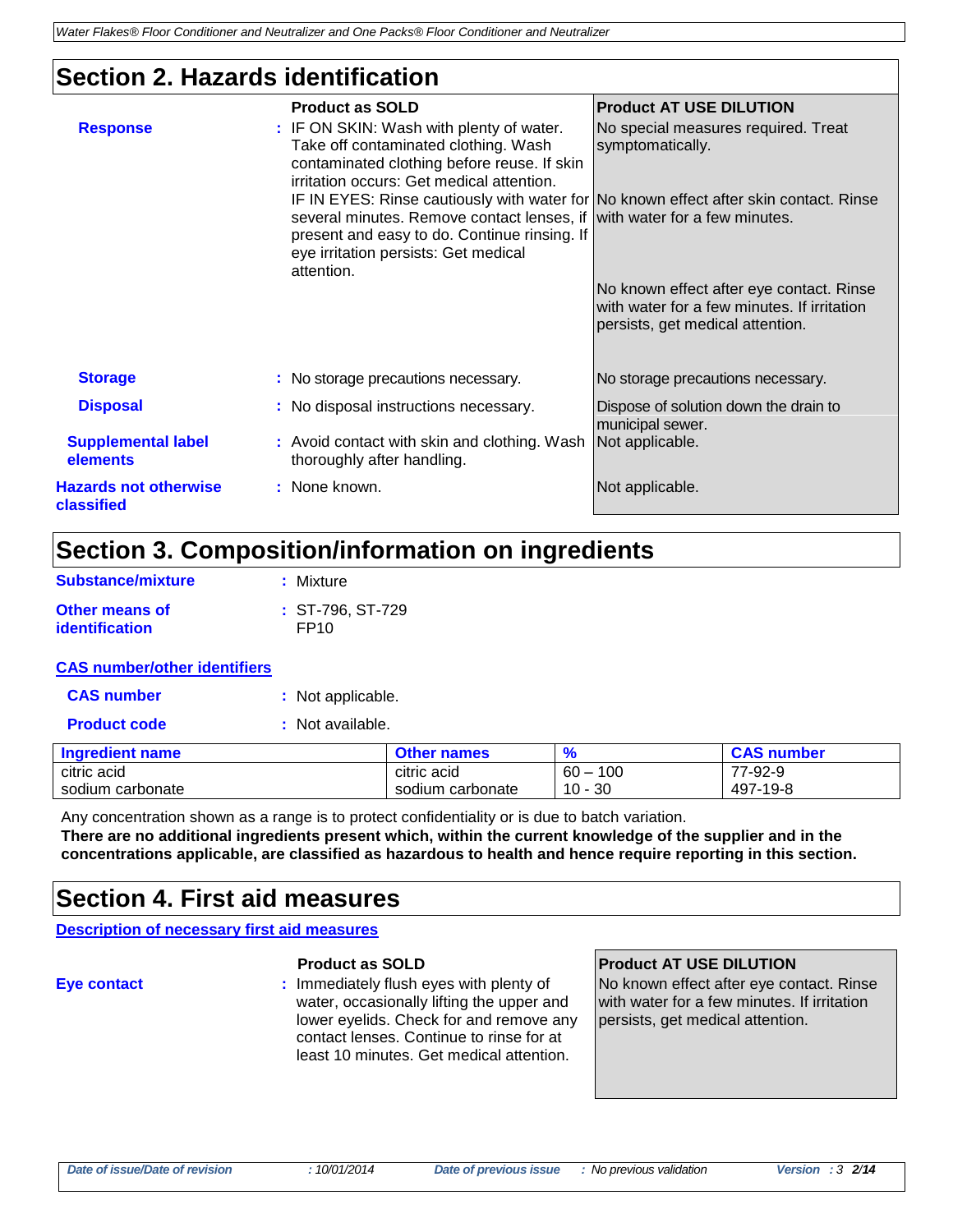# **Section 4. First aid measures**

|                                                                                             | <b>Product as SOLD</b>                                                                                                                                                                                                                                                                                                                                                                                                                                                                                                                                                                                                                                                                                                                                                                                                                                     | <b>Product AT USE DILUTION</b>                                             |
|---------------------------------------------------------------------------------------------|------------------------------------------------------------------------------------------------------------------------------------------------------------------------------------------------------------------------------------------------------------------------------------------------------------------------------------------------------------------------------------------------------------------------------------------------------------------------------------------------------------------------------------------------------------------------------------------------------------------------------------------------------------------------------------------------------------------------------------------------------------------------------------------------------------------------------------------------------------|----------------------------------------------------------------------------|
| <b>Inhalation</b>                                                                           | Remove victim to fresh air and keep at rest<br>in a position comfortable for breathing. If it<br>is suspected that fumes are still present,<br>the rescuer should wear an appropriate<br>mask or self-contained breathing<br>apparatus. If not breathing, if breathing is<br>irregular or if respiratory arrest occurs,<br>provide artificial respiration or oxygen by<br>trained personnel. It may be dangerous to<br>the person providing aid to give mouth-to-<br>mouth resuscitation. Get medical attention.<br>If necessary, call a poison center or<br>physician. If unconscious, place in<br>recovery position and get medical attention<br>immediately. Maintain an open airway.<br>Loosen tight clothing such as a collar, tie,<br>belt or waistband.                                                                                             | No special measures required. Treat<br>symptomatically.                    |
| <b>Skin contact</b>                                                                         | : Flush contaminated skin with plenty of<br>water. Remove contaminated clothing and<br>shoes. Continue to rinse for at least 10<br>minutes. Get medical attention. Wash<br>clothing before reuse. Clean shoes<br>thoroughly before reuse.                                                                                                                                                                                                                                                                                                                                                                                                                                                                                                                                                                                                                  | No known effect after skin contact. Rinse<br>with water for a few minutes. |
| <b>Ingestion</b>                                                                            | : Wash out mouth with water. Remove<br>dentures if any. Remove victim to fresh air<br>and keep at rest in a position comfortable<br>for breathing. If material has been<br>swallowed and the exposed person is<br>conscious, give small quantities of water to<br>drink. Stop if the exposed person feels sick<br>as vomiting may be dangerous. Do not<br>induce vomiting unless directed to do so by<br>medical personnel. If vomiting occurs, the<br>head should be kept low so that vomit does<br>not enter the lungs. Get medical attention if<br>adverse health effects persist or are<br>severe. Never give anything by mouth to<br>an unconscious person.<br>If unconscious, place in recovery position<br>and get medical attention immediately.<br>Maintain an open airway. Loosen tight<br>clothing such as a collar, tie, belt or<br>waistband. | Get medical attention if symptoms occur.                                   |
| Most important symptoms/effects, acute and delayed<br><b>Potential acute health effects</b> |                                                                                                                                                                                                                                                                                                                                                                                                                                                                                                                                                                                                                                                                                                                                                                                                                                                            |                                                                            |
|                                                                                             | <b>Product as SOLD</b>                                                                                                                                                                                                                                                                                                                                                                                                                                                                                                                                                                                                                                                                                                                                                                                                                                     | <b>Product AT USE DILUTION</b>                                             |
| <b>Eye contact</b>                                                                          | : Causes serious eye irritation.                                                                                                                                                                                                                                                                                                                                                                                                                                                                                                                                                                                                                                                                                                                                                                                                                           | No known effects.                                                          |
| <b>Inhalation</b>                                                                           | : May cause respiratory irritation.                                                                                                                                                                                                                                                                                                                                                                                                                                                                                                                                                                                                                                                                                                                                                                                                                        | No known effects.                                                          |
| <b>Skin contact</b>                                                                         | : Causes skin irritation.                                                                                                                                                                                                                                                                                                                                                                                                                                                                                                                                                                                                                                                                                                                                                                                                                                  | No known effects.                                                          |
| <b>Ingestion</b>                                                                            | : Irritating to mouth, throat and stomach.                                                                                                                                                                                                                                                                                                                                                                                                                                                                                                                                                                                                                                                                                                                                                                                                                 | No known effects.                                                          |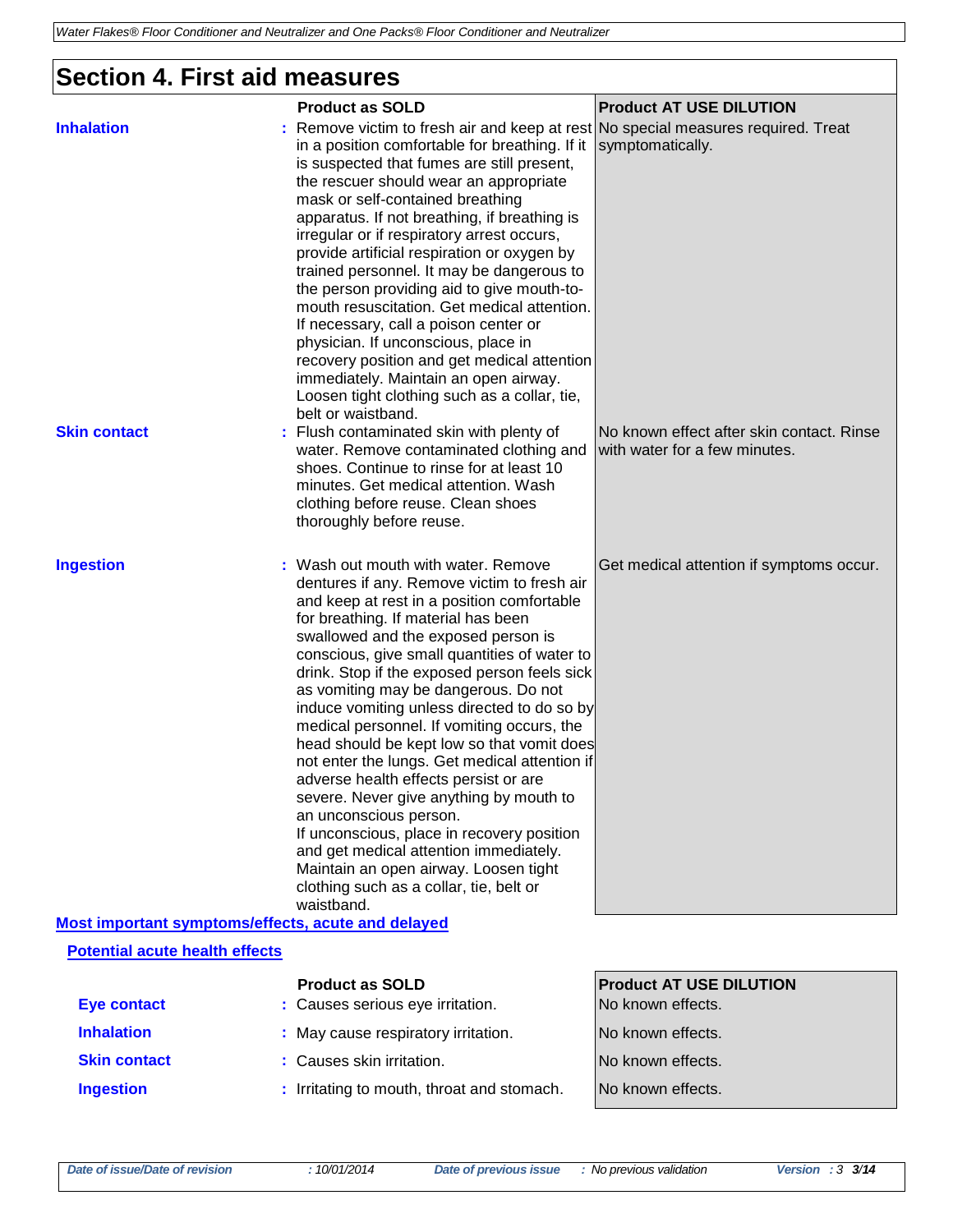### **Section 4. First aid measures**

#### **Over-exposure signs/symptoms**

|                                   | <b>Product as SOLD</b>                                                                                                                                                                | <b>Product AT USE DILUTION</b> |
|-----------------------------------|---------------------------------------------------------------------------------------------------------------------------------------------------------------------------------------|--------------------------------|
| <b>Eye contact</b>                | : Adverse symptoms may include the<br>following:<br>pain or irritation<br>watering<br>redness                                                                                         | No known effects.              |
| <b>Inhalation</b>                 | : Adverse symptoms may include the<br>following:<br>respiratory tract irritation<br>coughing                                                                                          | No known effects.              |
| <b>Skin contact</b>               | : Adverse symptoms may include the<br>following:<br>Irritation<br>redness                                                                                                             | No known effects.              |
| <b>Ingestion</b>                  | : No specific data.                                                                                                                                                                   | No known effects.              |
|                                   | <b>Indication of immediate medical attention and special treatment</b>                                                                                                                |                                |
| needed, if necessary              |                                                                                                                                                                                       |                                |
|                                   | <b>Product as SOLD</b>                                                                                                                                                                | <b>Product AT USE DILUTION</b> |
| <b>Notes to physician</b>         | : Treat symptomatically. Contact poison<br>treatment specialist immediately if large<br>quantities have been ingested or inhaled.                                                     | Treat symptomatically.         |
| <b>Specific treatments</b>        | : No specific treatment.                                                                                                                                                              | No specific treatment.         |
| <b>Protection of first-aiders</b> | : No action shall be taken involving any<br>personal risk or without suitable training. If<br>it is suspected that fumes are still present,<br>the rescuer should wear an appropriate | No special measures required.  |

mask or self-contained breathing apparatus. It may be dangerous to the person providing aid to give mouth-to-

mouth resuscitation.

### **See toxicological information (Section 11)**

# **Section 5. Fire-fighting measures**

| <b>Extinguishing media</b>                                                |                                                                                                                                                                                                         |
|---------------------------------------------------------------------------|---------------------------------------------------------------------------------------------------------------------------------------------------------------------------------------------------------|
| <b>Suitable extinguishing</b><br>media                                    | : Use an extinguishing agent suitable for the surrounding fire.                                                                                                                                         |
| <b>Unsuitable extinguishing</b><br>media                                  | : Do not use water jet.                                                                                                                                                                                 |
| the chemical                                                              | <b>Specific hazards arising from :</b> No specific fire or explosion hazard.                                                                                                                            |
| <b>Hazardous thermal</b><br>decomposition products                        | : Decomposition products may include the following materials:<br>carbon dioxide<br>carbon monoxide<br>metal oxide/oxides                                                                                |
| <b>Special protective actions</b><br>for fire-fighters                    | : Promptly isolate the scene by removing all persons from the vicinity of the incident if<br>there is a fire. No action shall be taken involving any personal risk or without suitable<br>training.     |
| <b>Special protective</b><br>equipment for fire-fighters<br><b>Remark</b> | : Fire-fighters should wear appropriate protective equipment and self-contained<br>breathing apparatus (SCBA) with a full face-piece operated in positive pressure mode.<br>: Dust explosion class: St1 |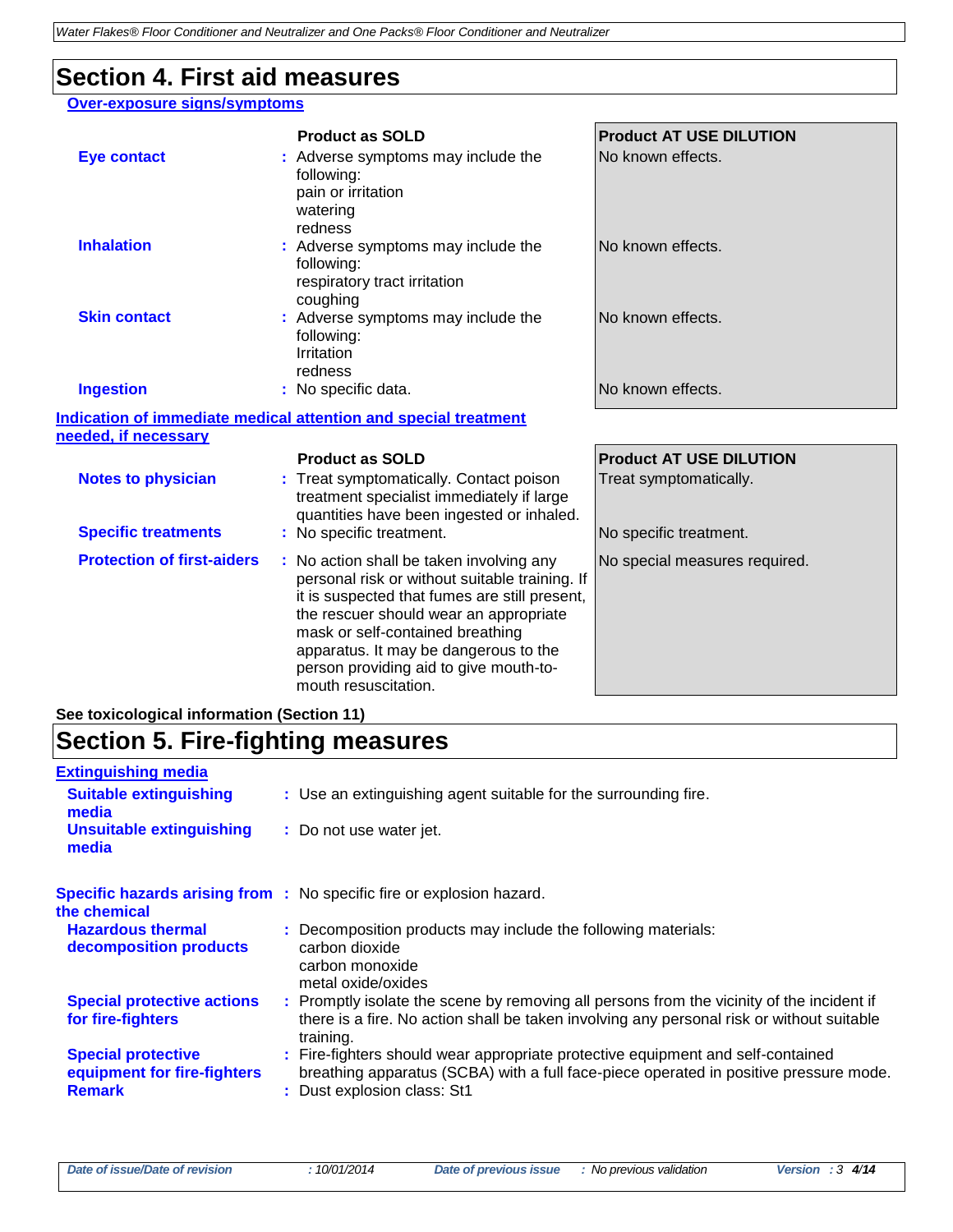### **Section 6. Accidental release measures**

### **Personal precautions, protective equipment and**

#### **emergency procedures**

|                                  | <b>Product as SOLD</b>                                                                                                                                                                                                                                                                                                                                                                        | <b>Product AT USE DILUTION</b>                                                                        |
|----------------------------------|-----------------------------------------------------------------------------------------------------------------------------------------------------------------------------------------------------------------------------------------------------------------------------------------------------------------------------------------------------------------------------------------------|-------------------------------------------------------------------------------------------------------|
| For non-emergency<br>personnel   | : No action shall be taken involving any<br>personal risk or without suitable training.<br>Evacuate surrounding areas. Keep<br>unnecessary and unprotected personnel<br>from entering. Do not touch or walk through<br>spilled material. Provide adequate<br>ventilation. Wear appropriate respirator<br>when ventilation is inadequate. Put on<br>appropriate personal protective equipment. | Use personal protective equipment as<br>required.                                                     |
|                                  | <b>For emergency responders</b> : If specialized clothing is required to deal<br>with the spillage, take note of any<br>information in Section 8 on suitable and<br>unsuitable materials. See also the<br>information in "For non-emergency<br>personnel".                                                                                                                                    | Avoid contact of large amounts of spilled<br>material and run off with soil and surface<br>waterways. |
| <b>Environmental precautions</b> | : Avoid dispersal of spilled material and<br>runoff and contact with soil, waterways,<br>drains and sewers. Inform the relevant<br>authorities if the product has caused<br>environmental pollution (sewers,<br>waterways, soil or air).                                                                                                                                                      | Use a water rinse for final clean-up.                                                                 |

#### **Methods and materials for containment and cleaning up**

| <b>Small spill</b> | <b>Product as SOLD</b><br>: Move containers from spill area. Avoid dust Small Spills: Wipe up with absorbent<br>generation. Using a vacuum with HEPA<br>filter will reduce dust dispersal. Place<br>spilled material in a designated, labeled<br>waste container. Dispose of via a licensed<br>waste disposal contractor.                                                                                                                                         | <b>Product AT USE DILUTION</b><br>Imaterial.                          |
|--------------------|-------------------------------------------------------------------------------------------------------------------------------------------------------------------------------------------------------------------------------------------------------------------------------------------------------------------------------------------------------------------------------------------------------------------------------------------------------------------|-----------------------------------------------------------------------|
| <b>Large spill</b> | : Move containers from spill area. Approach<br>release from upwind. Prevent entry into<br>sewers, water courses, basements or<br>confined areas. Avoid dust generation. Do<br>not dry sweep. Vacuum dust with<br>equipment fitted with a HEPA filter and<br>place in a closed, labeled waste container.<br>Dispose of via a licensed waste disposal<br>contractor. Note: see Section 1 for<br>emergency contact information and Section<br>13 for waste disposal. | Large Spills: Flush area with water.<br>Prevent entry into waterways. |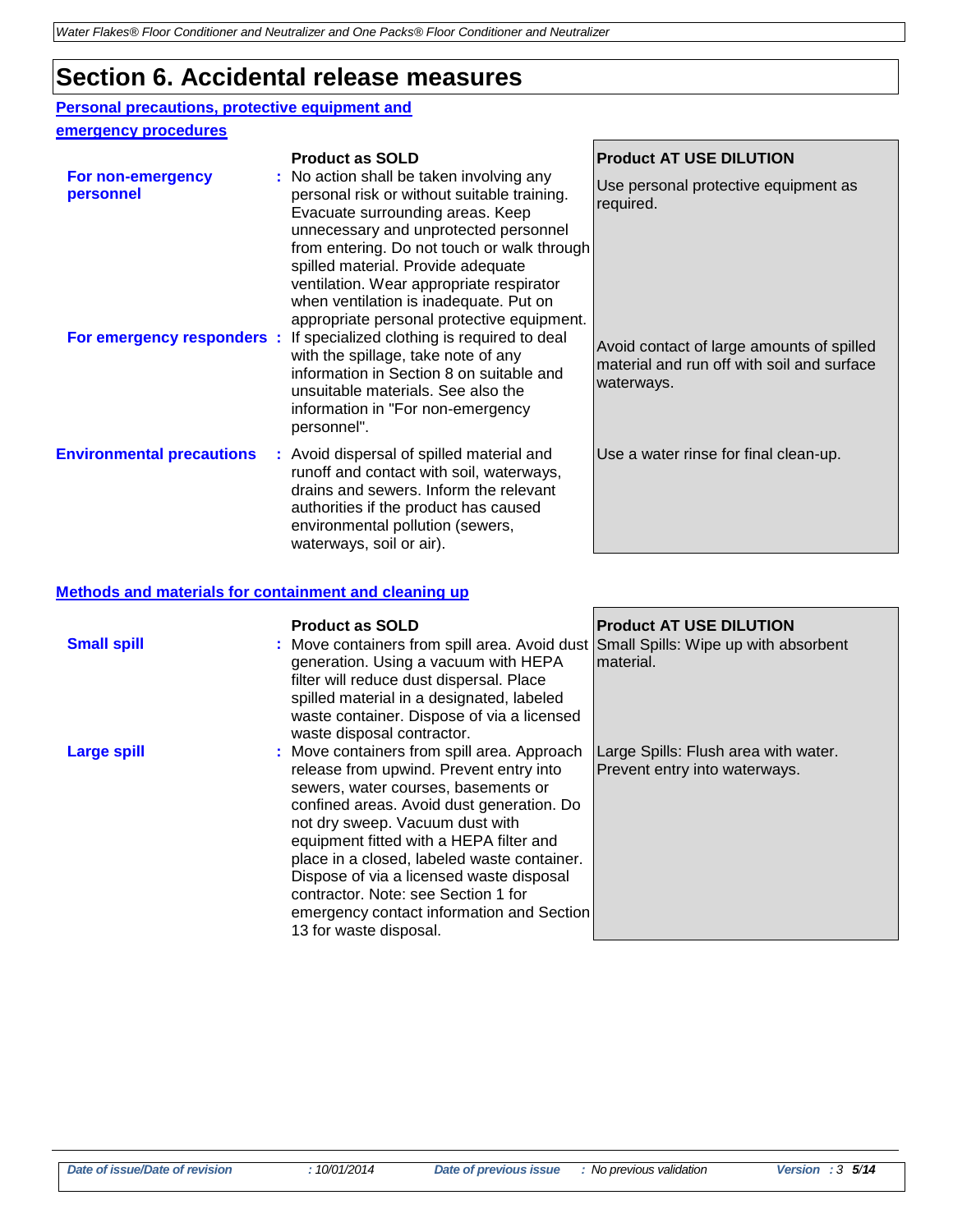# **Section 7. Handling and storage**

### **Precautions for safe handling**

| <b>Protective measures</b>                                                | <b>Product as SOLD</b><br>Put on appropriate personal protective                                                                                                                                                                                                                                                                                                                                                                                                                                                                                                            | <b>Product AT USE DILUTION</b><br>Wash hands thoroughly after handling. |
|---------------------------------------------------------------------------|-----------------------------------------------------------------------------------------------------------------------------------------------------------------------------------------------------------------------------------------------------------------------------------------------------------------------------------------------------------------------------------------------------------------------------------------------------------------------------------------------------------------------------------------------------------------------------|-------------------------------------------------------------------------|
|                                                                           | equipment (see Section 8). Do not ingest.<br>Avoid contact with eyes, skin and clothing.<br>Use only with adequate ventilation. Wear<br>appropriate respirator when ventilation is<br>inadequate. Keep in the original container<br>or an approved alternative made from a<br>compatible material, kept tightly closed<br>when not in use. Empty containers retain<br>product residue and can be hazardous. Do<br>not reuse container.                                                                                                                                      |                                                                         |
| <b>Advice on general</b><br>occupational hygiene                          | Eating, drinking and smoking should be<br>prohibited in areas where this material is<br>handled, stored and processed. Workers<br>should wash hands and face before eating,<br>drinking and smoking. Remove<br>contaminated clothing and protective<br>equipment before entering eating areas.<br>See also Section 8 for additional<br>information on hygiene measures.                                                                                                                                                                                                     | Wash hands thoroughly after handling.                                   |
| <b>Conditions for safe</b><br>storage, including any<br>incompatibilities | : Store in accordance with local regulations.<br>Store in original container protected from<br>direct sunlight in a dry, cool and well-<br>ventilated area, away from incompatible<br>materials (see Section 10) and food and<br>drink. Store locked up. Keep container<br>tightly closed and sealed until ready for<br>use. Containers that have been opened<br>must be carefully resealed and kept upright<br>to prevent leakage. Do not store in<br>unlabeled containers.<br>Use appropriate containment to avoid<br>environmental contamination. Keep from<br>freezing. | Keep out of reach of children.                                          |

## **Section 8. Exposure controls/personal protection**

#### **Control parameters**

| <b>Occupational exposure</b><br><b>limits</b>     | <b>Product as SOLD</b><br>: Contains no substances with occupational<br>exposure limit values.                                                                                                                                                                                                   | <b>Product AT USE DILUTION</b><br>No exposure limits noted for ingredient(s). |
|---------------------------------------------------|--------------------------------------------------------------------------------------------------------------------------------------------------------------------------------------------------------------------------------------------------------------------------------------------------|-------------------------------------------------------------------------------|
| <b>Appropriate engineering</b><br><b>controls</b> | : Use only with adequate ventilation. If user<br>operations generate dust, fumes, gas,<br>vapor or mist, use process enclosures,<br>local exhaust ventilation or other<br>engineering controls to keep worker<br>exposure to airborne contaminants below<br>any recommended or statutory limits. | No ventilation required.                                                      |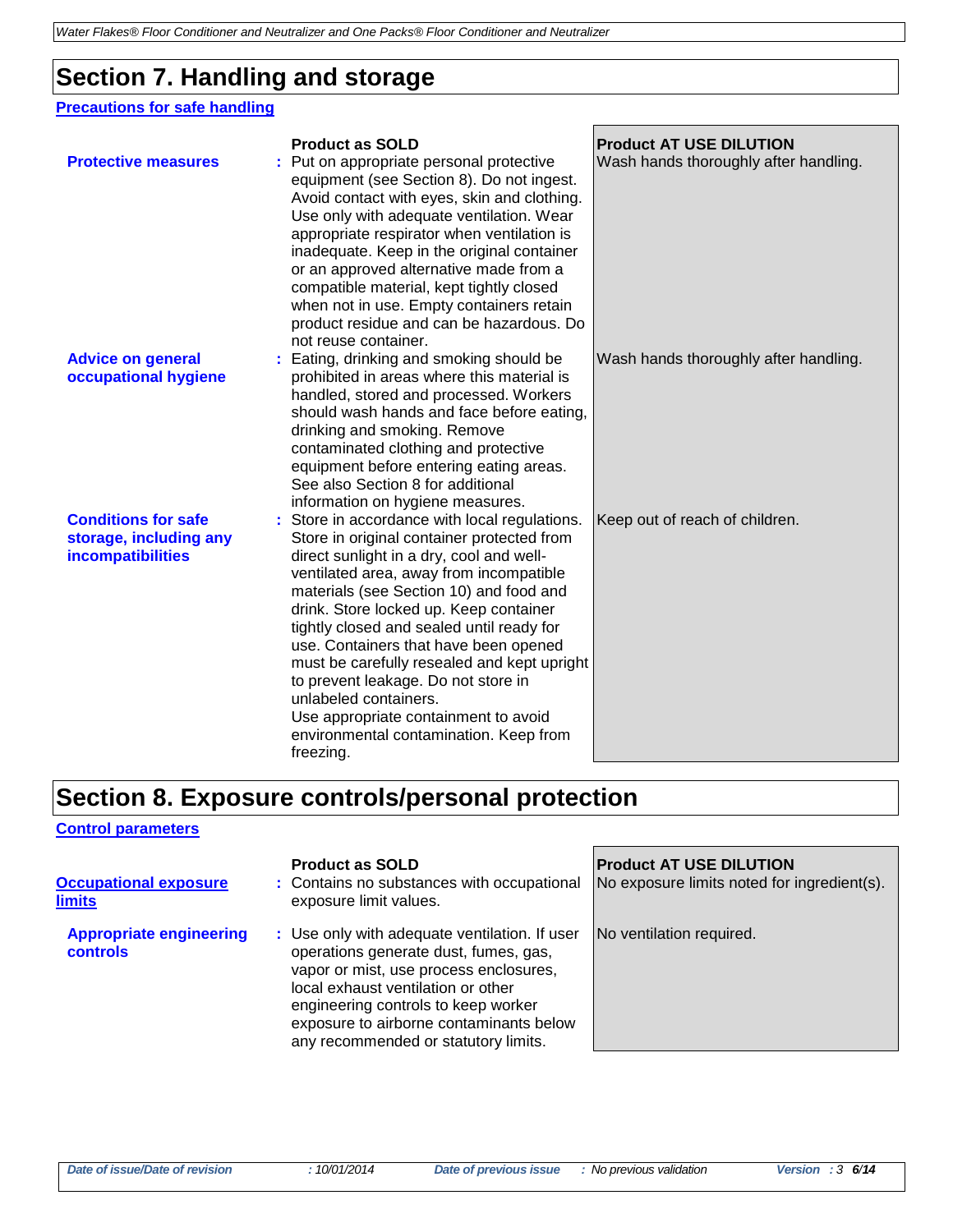# **Section 8. Exposure controls/personal protection**

| <b>Environmental exposure</b><br>controls<br><b>Individual protection measures</b> | <b>Product as SOLD</b><br>Emissions from ventilation or work process<br>equipment should be checked to ensure<br>they comply with the requirements of<br>environmental protection legislation. In<br>some cases, fume scrubbers, filters or<br>engineering modifications to the process<br>equipment will be necessary to reduce<br>emissions to acceptable levels.                                                                                                                                                                                                                                                                    | <b>Product AT USE DILUTION</b><br>No environmental exposure controls<br>required.                                                                                                            |
|------------------------------------------------------------------------------------|----------------------------------------------------------------------------------------------------------------------------------------------------------------------------------------------------------------------------------------------------------------------------------------------------------------------------------------------------------------------------------------------------------------------------------------------------------------------------------------------------------------------------------------------------------------------------------------------------------------------------------------|----------------------------------------------------------------------------------------------------------------------------------------------------------------------------------------------|
|                                                                                    | <b>Product as SOLD</b>                                                                                                                                                                                                                                                                                                                                                                                                                                                                                                                                                                                                                 | <b>Product AT USE DILUTION</b>                                                                                                                                                               |
| <b>Hygiene measures</b>                                                            | : Wash hands, forearms and face thoroughly Always observe good personal hygiene<br>after handling chemical products, before<br>eating, smoking and using the lavatory and<br>at the end of the working period.<br>Appropriate techniques should be used to<br>remove potentially contaminated clothing.<br>Wash contaminated clothing before<br>reusing. Ensure that eyewash stations and<br>safety showers are close to the workstation<br>location.                                                                                                                                                                                  | measures, such as washing after handling<br>the material and before eating, drinking,<br>and/or smoking. Routinely wash work<br>clothing and protective equipment to<br>remove contaminants. |
| <b>Eye/face protection</b><br><b>Skin protection</b>                               | Safety eyewear complying with an<br>approved standard should be used when a<br>risk assessment indicates this is necessary<br>to avoid exposure to liquid splashes, mists,<br>gases or dusts. If contact is possible, the<br>following protection should be worn, unless<br>the assessment indicates a higher degree<br>of protection: chemical splash goggles.                                                                                                                                                                                                                                                                        | No protective equipment is needed under<br>normal conditions.                                                                                                                                |
| <b>Hand protection</b>                                                             | : Chemical-resistant, impervious gloves                                                                                                                                                                                                                                                                                                                                                                                                                                                                                                                                                                                                | No protective equipment is needed under                                                                                                                                                      |
|                                                                                    | complying with an approved standard<br>should be worn at all times when handling<br>chemical products if a risk assessment<br>indicates this is necessary. Considering the<br>parameters specified by the glove<br>manufacturer, check during use that the<br>gloves are still retaining their protective<br>properties. It should be noted that the time<br>to breakthrough for any glove material may<br>be different for different glove<br>manufacturers. In the case of mixtures,<br>consisting of several substances, the<br>protection time of the gloves cannot be<br>accurately estimated.<br>Neoprene gloves. Rubber gloves. | normal conditions.                                                                                                                                                                           |
| <b>Body protection</b>                                                             | : No protective equipment is needed under<br>normal conditions.                                                                                                                                                                                                                                                                                                                                                                                                                                                                                                                                                                        | No protective equipment is needed under<br>normal conditions.                                                                                                                                |
| <b>Other skin protection</b>                                                       | : No protective equipment is needed under<br>normal conditions.                                                                                                                                                                                                                                                                                                                                                                                                                                                                                                                                                                        | No protective equipment is needed under<br>normal conditions.                                                                                                                                |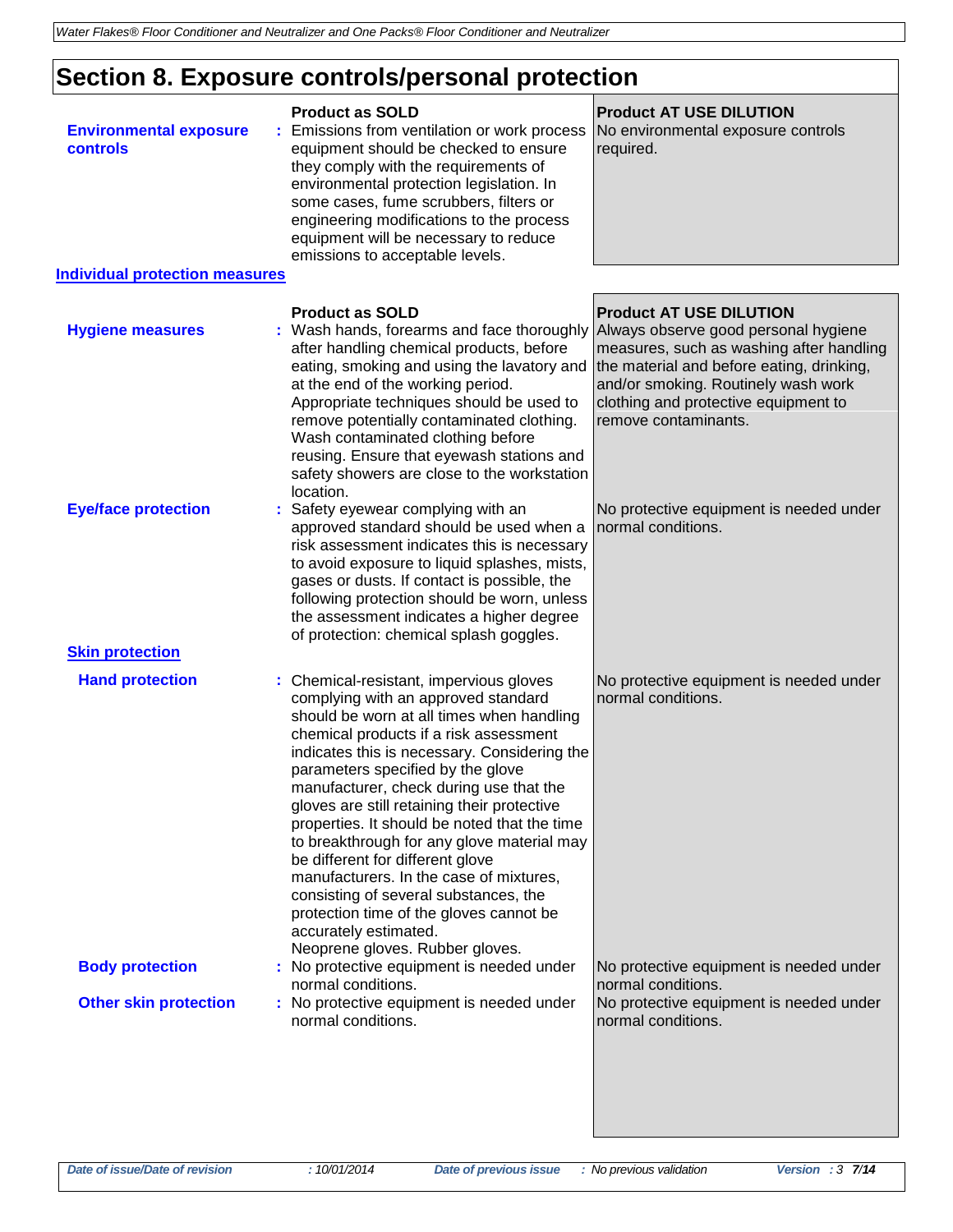### **Section 8. Exposure controls/personal protection**

|                               | Product as SULD                                            | <b>Pro</b> |
|-------------------------------|------------------------------------------------------------|------------|
| <b>Respiratory protection</b> | : Use a properly fitted, air-purifying or air-fed   No por |            |
|                               | respirator complying with an approved                      | norr       |
|                               | standard if a risk assessment indicates this               |            |
|                               | is necessary. Respirator selection must be                 |            |
|                               | based on known or anticipated exposure                     |            |
|                               | levels, the hazards of the product and the                 |            |
|                               | safe working limits of the selected                        |            |
|                               | respirator.                                                |            |
|                               |                                                            |            |

**Product as SOLD Product AT USE DILUTION**

orotective equipment is needed under nal conditions.

# **Section 9. Physical and chemical properties**

|                                                   | <b>Product as SOLD</b>                                                    | <b>Product AT USE DILUTION</b> |
|---------------------------------------------------|---------------------------------------------------------------------------|--------------------------------|
| <b>Appearance</b>                                 |                                                                           |                                |
| <b>Physical state</b>                             | : Solid. [Granular solid./Crystals.]                                      | Aqueous solution.              |
| <b>Color</b>                                      | : White.                                                                  | <b>Colorless</b>               |
| Odor                                              | : Odorless.                                                               | Odorless.                      |
| <b>Odor threshold</b>                             | : Not available.                                                          | Not available.                 |
| pH                                                | : Not applicable.                                                         | 4.0 to 5.0                     |
| <b>Melting point</b>                              | : $153^{\circ}$ C (307.4 $^{\circ}$ F)                                    | Not applicable                 |
| <b>Boiling point</b>                              | : Not available.                                                          | Not available.                 |
| <b>Flash point</b>                                | : >93.333°C (>200°F)                                                      | >93.333°C (>200°F)             |
| <b>Evaporation rate</b>                           | : Not available.                                                          | Not available.                 |
| <b>Flammability (solid, gas)</b>                  | : Not applicable.                                                         | Not applicable.                |
| Lower and upper explosive<br>(flammable) limits   | : Not available.                                                          | Not available.                 |
| <b>Vapor pressure</b>                             | : Not available.                                                          | Not available.                 |
| <b>Vapor density</b>                              | : Not available.                                                          | Not available.                 |
| <b>Relative density</b>                           | : Not available.                                                          | Not available.                 |
| <b>Solubility</b>                                 | : Easily soluble in the following materials:<br>cold water and hot water. | Complete                       |
| <b>Solubility in water</b>                        | : Not available.                                                          | Complete                       |
| <b>Partition coefficient: n-</b><br>octanol/water | : Not available.                                                          | Not available.                 |
| <b>Auto-ignition temperature</b>                  | : Not available.                                                          | Not available.                 |
| <b>Decomposition temperature</b>                  | : Not available.                                                          | Not available.                 |
| <b>SADT</b>                                       | : Not available.                                                          | Not available.                 |
| <b>Viscosity</b>                                  | : Not available.                                                          | Not available.                 |

### **Section 10. Stability and reactivity**

| <b>Reactivity</b><br><b>Chemical stability</b> | : No specific test data related to reactivity available for this product or its ingredients.<br>: The product is stable. |
|------------------------------------------------|--------------------------------------------------------------------------------------------------------------------------|
| <b>Possibility of hazardous</b><br>reactions   | : Under normal conditions of storage and use, hazardous reactions will not occur.                                        |
|                                                | Under normal conditions of storage and use, hazardous polymerization will not occur.                                     |
| <b>Conditions to avoid</b>                     | : Keep from freezing. Keep away from extreme heat.                                                                       |
| <b>Incompatible materials</b>                  | : Reactive or incompatible with the following materials: oxidizing materials, acids and<br>alkalis.                      |
| <b>Hazardous decomposition</b><br>products     | : Under normal conditions of storage and use, hazardous decomposition products should<br>not be produced.                |
| Date of issue/Date of revision                 | <b>Date of previous issue</b><br>:10/01/2014<br>: No previous validation<br>Version : $3 \, 8/14$                        |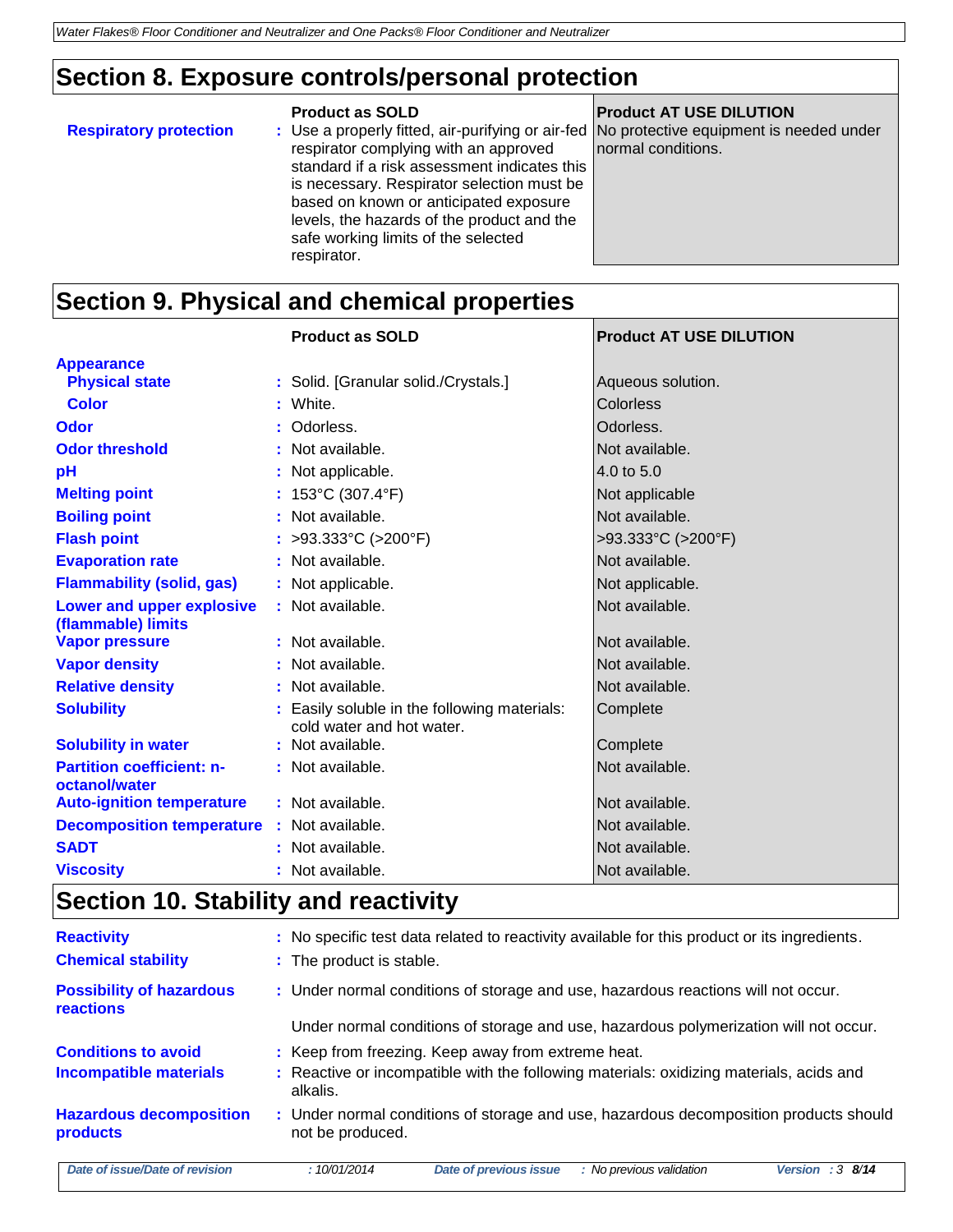# **Section 11. Toxicological information**

#### **Information on toxicological effects**

#### **Acute toxicity**

| <b>Product/ingredient name</b> | <b>Result</b> | <b>Species</b> | <b>Dose</b> | <b>Exposure</b> |
|--------------------------------|---------------|----------------|-------------|-----------------|
| citric acid                    | LD50 Oral     | Rat            | 3 g/kg      |                 |
| sodium carbonate               | LD50 Oral     | Rat            | 4090 mg/kg  |                 |

#### **Irritation/Corrosion**

| <b>Product/ingredient name</b> | <b>Result</b>            | <b>Species</b> | <b>Score</b> | <b>Exposure</b>            | <b>Observation</b> |
|--------------------------------|--------------------------|----------------|--------------|----------------------------|--------------------|
| citric acid                    | Eyes - Severe irritant   | Rabbit         |              | 24 hours 750<br>Micrograms |                    |
|                                | Skin - Mild irritant     | Rabbit         |              | 24 hours 500<br>milligrams |                    |
|                                | Skin - Moderate irritant | Rabbit         |              | 0.5 Milliliters            |                    |
| sodium carbonate               | Eyes - Moderate irritant | Rabbit         |              | 24 hours 100<br>milligrams |                    |
|                                | Eyes - Severe irritant   | Rabbit         | ٠            | 50 milligrams              |                    |
|                                | Skin - Mild irritant     | Rabbit         |              | 24 hours 500<br>milligrams |                    |

### **Sensitization**

Not available.

**Mutagenicity**

Not available.

**Carcinogenicity**

Not available. **Reproductive toxicity**

Not available.

**Teratogenicity**

Not available.

#### **Specific target organ toxicity (single exposure)**

Not available.

**Specific target organ toxicity (repeated exposure)** Not available.

#### **Aspiration hazard**

Not available.

#### **Information on the likely :** Not available.

**routes of exposure Potential acute health effects**

|                     | <b>Product as SOLD</b>                     | <b>Product AT USE DILUTION</b>             |
|---------------------|--------------------------------------------|--------------------------------------------|
| <b>Eye contact</b>  | : Causes serious eye irritation.           | Direct contact with eyes may cause         |
|                     |                                            | temporary irritation.                      |
| <b>Inhalation</b>   | : May cause respiratory irritation.        | No adverse effects due to inhalation are   |
|                     |                                            | expected.                                  |
| <b>Skin contact</b> | : Causes skin irritation.                  | No adverse effects due to skin contact are |
|                     |                                            | expected.                                  |
| <b>Ingestion</b>    | : Irritating to mouth, throat and stomach. | Expected to be a low ingestion hazard.     |
|                     |                                            |                                            |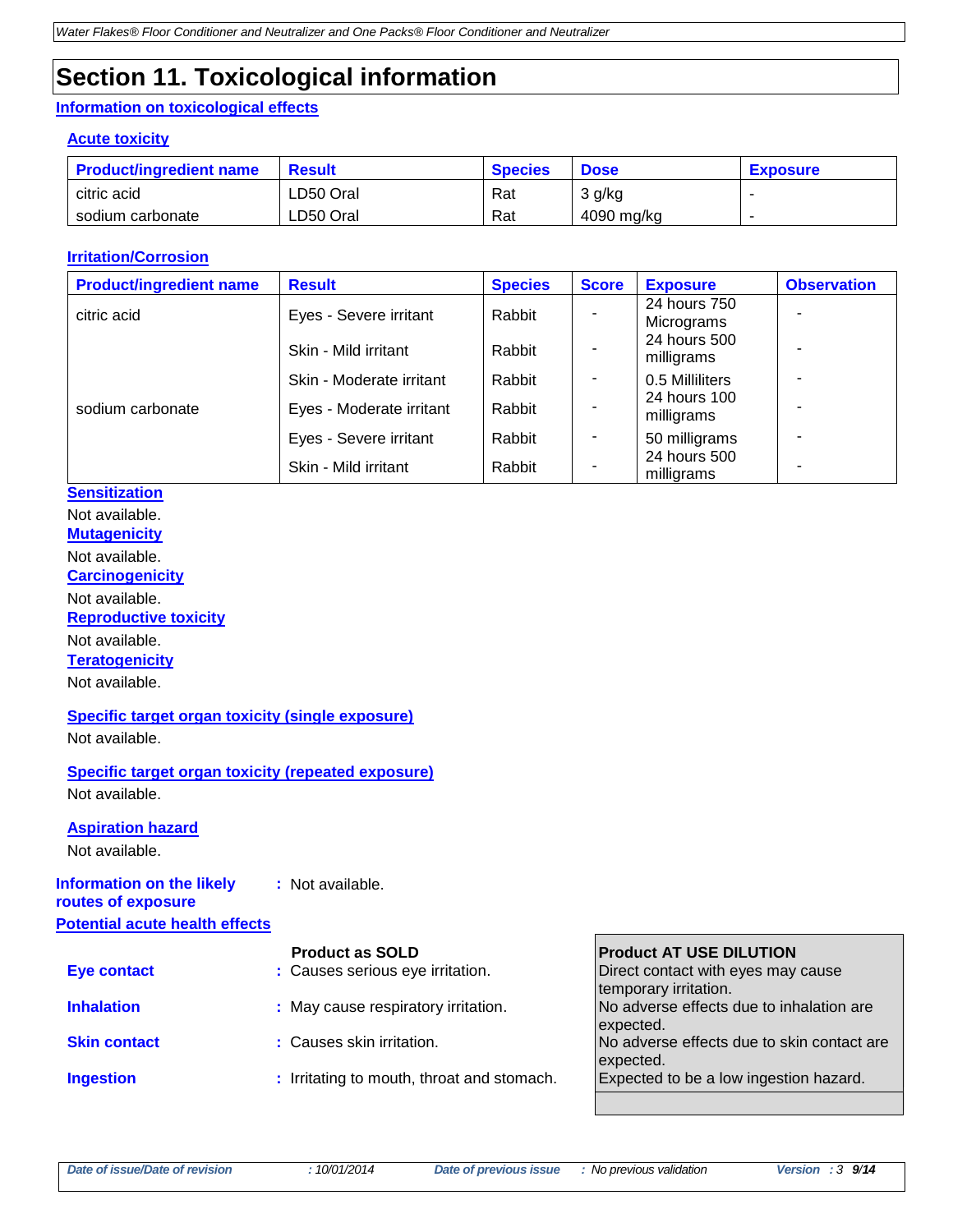# **Section 11. Toxicological information**

**Symptoms related to the physical, chemical and toxicological characteristics**

|                     | <b>Product as SOLD</b>                                                                        | <b>Product AT USE DILUTION</b> |
|---------------------|-----------------------------------------------------------------------------------------------|--------------------------------|
| <b>Eye contact</b>  | : Adverse symptoms may include the<br>following:<br>pain or irritation<br>watering<br>redness | Temporary irritation.          |
| <b>Inhalation</b>   | : Adverse symptoms may include the<br>following:<br>respiratory tract irritation<br>coughing  | None.                          |
| <b>Skin contact</b> | : Adverse symptoms may include the<br>following:<br>Irritation<br>redness                     | None.                          |
| <b>Ingestion</b>    | : No specific data.                                                                           | None.                          |

г

#### **Delayed and immediate effects and also chronic effects from short and long term exposure Short term exposure**

| <b>Potential immediate</b><br>effects             | <b>Product as SOLD</b><br>: Not available.             | <b>Product AT USE DILUTION</b><br>None.              |
|---------------------------------------------------|--------------------------------------------------------|------------------------------------------------------|
| <b>Potential delayed effects : Not available.</b> |                                                        | None.                                                |
| Long term exposure                                |                                                        |                                                      |
| <b>Potential immediate</b><br>effects             | <b>Product as SOLD</b><br>: Not available.             | <b>Product AT USE DILUTION</b><br>None.              |
| <b>Potential delayed effects</b>                  | : Not available.                                       | None.                                                |
| <b>Potential chronic health</b><br>effects        | : Not available.                                       |                                                      |
|                                                   | <b>Product as SOLD</b>                                 | <b>Product AT USE DILUTION</b>                       |
|                                                   |                                                        |                                                      |
| <b>General</b>                                    | : No known significant effects or critical<br>hazards. | No known significant effects or critical<br>hazards. |
| <b>Carcinogenicity</b>                            | : No known significant effects or critical<br>hazards. | No known significant effects or critical<br>hazards. |
| <b>Mutagenicity</b>                               | : No known significant effects or critical<br>hazards. | No known significant effects or critical<br>hazards. |
| <b>Teratogenicity</b>                             | : No known significant effects or critical<br>hazards. | No known significant effects or critical<br>hazards. |
| <b>Developmental effects</b>                      | : No known significant effects or critical<br>hazards. | No known significant effects or critical<br>hazards. |

#### **Numerical measures of toxicity**

### **Acute toxicity estimates**

| Route | <b>ATE value</b> |
|-------|------------------|
| Oral  | 3124.9 mg/kg     |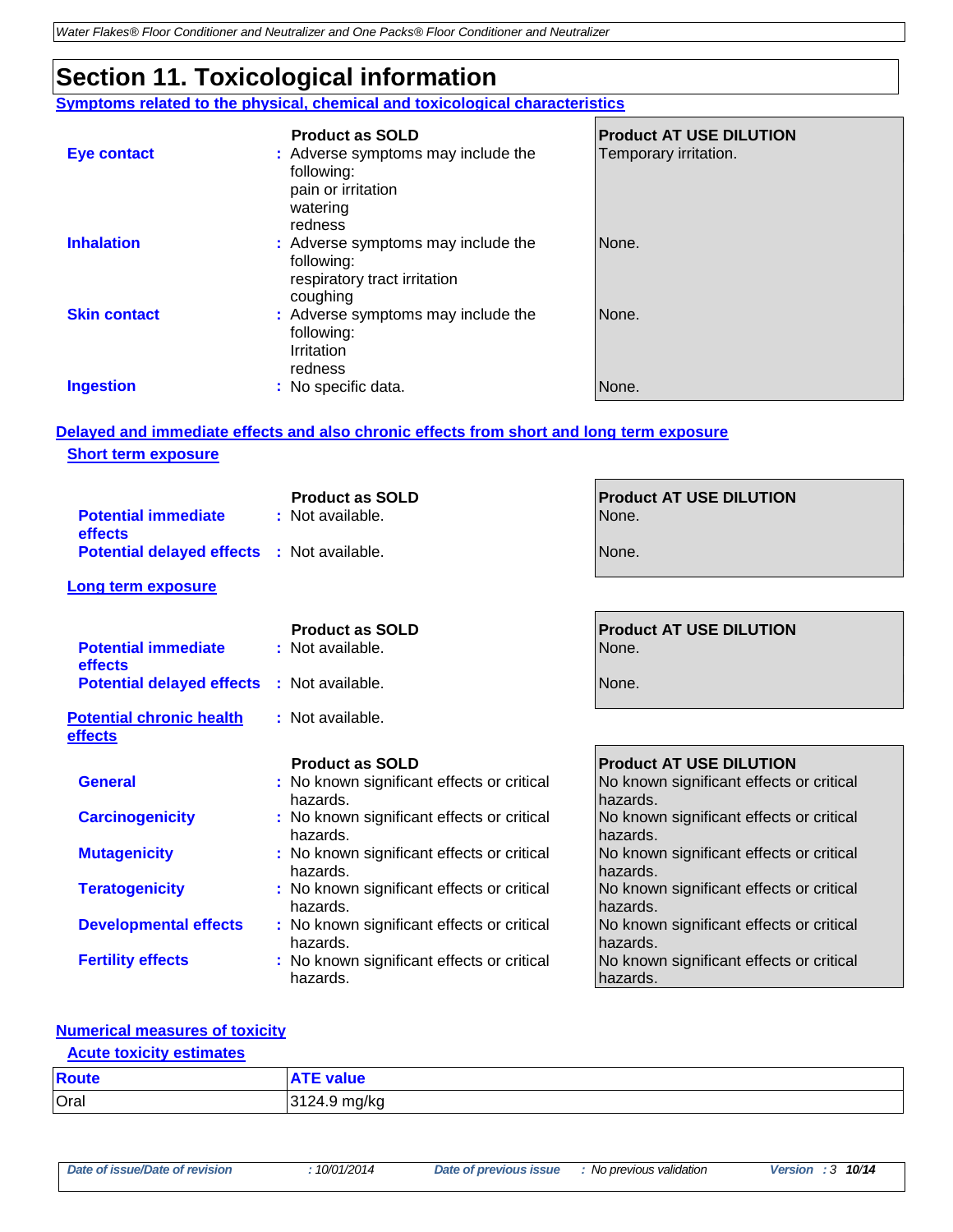# **Section 12. Ecological information**

#### **Toxicity**

| <b>Product/ingredient name</b> | <b>Result</b>                       | <b>Species</b>                          | <b>Exposure</b> |
|--------------------------------|-------------------------------------|-----------------------------------------|-----------------|
| citric acid                    | Acute LC50 160000 µg/l Marine water | Crustaceans - Carcinus maenas-<br>Adult | 48 hours        |
| sodium carbonate               | Acute EC50 242000 µg/l Fresh water  | Algae - Navicula seminulum              | 96 hours        |
|                                | Acute LC50 176000 µg/l Fresh water  | Crustaceans - Amphipoda                 | 48 hours        |
|                                | Acute LC50 265000 µg/l Fresh water  | Daphnia - Daphnia magna                 | 48 hours        |
|                                | Acute LC50 300000 µg/l Fresh water  | Fish - Lepomis macrochirus              | 96 hours        |

#### **Persistence and degradability**

Not available.

#### **Bioaccumulative potential**

| <b>Product/ingredient name</b> | $LogPow$ | DOF<br>ou. | Potential |
|--------------------------------|----------|------------|-----------|
| citric acid                    | ı.o      |            | low       |

#### **Mobility in soil**

| <b>Soil/water partition</b> | : Not available. |
|-----------------------------|------------------|
| <b>coefficient (Koc)</b>    |                  |

**Other adverse effects** : No known significant effects or critical hazards.

# **Section 13. Disposal considerations**

|                         | <b>Product as SOLD</b>                                                                                                                                                                                                                                                                                                                                                                                                                                                                                                                                                                                                                                                                                                                                                                                                                                                                                                                                                                                                                                                                                        | <b>Product AT USE DILUTION</b>           |
|-------------------------|---------------------------------------------------------------------------------------------------------------------------------------------------------------------------------------------------------------------------------------------------------------------------------------------------------------------------------------------------------------------------------------------------------------------------------------------------------------------------------------------------------------------------------------------------------------------------------------------------------------------------------------------------------------------------------------------------------------------------------------------------------------------------------------------------------------------------------------------------------------------------------------------------------------------------------------------------------------------------------------------------------------------------------------------------------------------------------------------------------------|------------------------------------------|
| <b>Disposal methods</b> | : The generation of waste should be avoided Diluted product can be flushed to sanitary<br>or minimized wherever possible. Disposal<br>of this product, solutions and any by-<br>products should at all times comply with the<br>requirements of environmental protection<br>and waste disposal legislation and any<br>regional local authority requirements.<br>Dispose of surplus and non-recyclable<br>products via a licensed waste disposal<br>contractor. Waste should not be disposed<br>of untreated to the sewer unless fully<br>compliant with the requirements of all<br>authorities with jurisdiction. Waste<br>packaging should be recycled. Incineration<br>or landfill should only be considered when<br>recycling is not feasible. This material and<br>its container must be disposed of in a safe<br>way. Care should be taken when handling<br>emptied containers that have not been<br>cleaned or rinsed out. Empty containers or<br>liners may retain some product residues.<br>Avoid dispersal of spilled material and<br>runoff and contact with soil, waterways,<br>drains and sewers. | sewer. Discard empty container in trash. |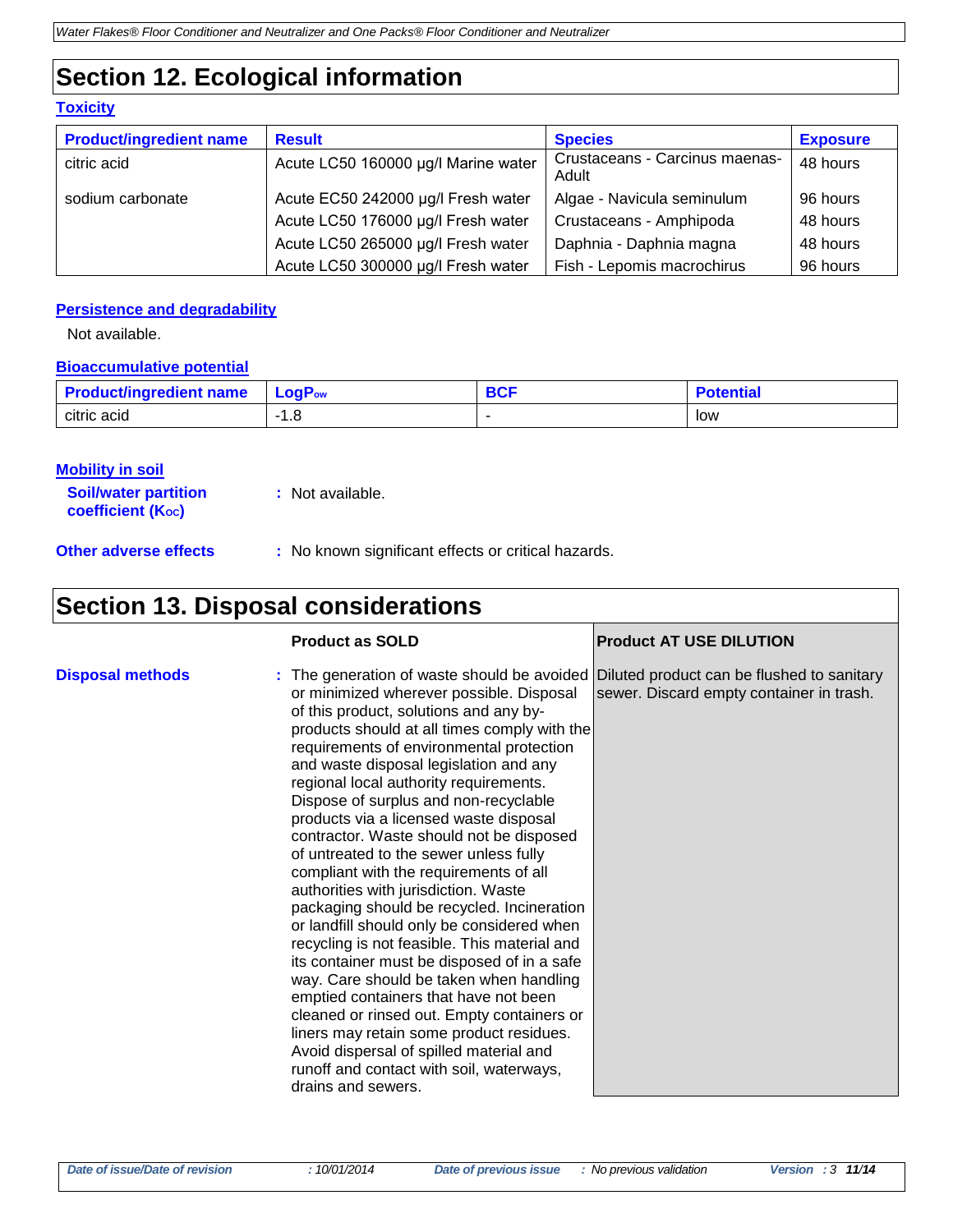## **Section 14. Transport information**

#### **Product as SOLD**

|                      | <b>DOT Classification</b> | <b>IMDG</b>              | <b>IATA</b>    |
|----------------------|---------------------------|--------------------------|----------------|
| <b>UN number</b>     | Not regulated.            | Not regulated.           | Not regulated. |
| <b>UN proper</b>     | Cleaning compounds, NOI,  |                          |                |
| shipping name        | powder.                   |                          |                |
| <b>Transport</b>     |                           |                          |                |
| hazard class(es)     |                           |                          |                |
| <b>Packing group</b> | ۰                         | $\overline{\phantom{0}}$ |                |
| <b>Environmental</b> | No.                       | No.                      | No.            |
| <b>hazards</b>       |                           |                          |                |
| <b>Additional</b>    | ۰                         |                          |                |
| information          |                           |                          |                |

#### **Product AT USE DILUTION** Not intended for transport

**Special precautions for user : Transport within user's premises:** always transport in closed containers that are upright and secure. Ensure that persons transporting the product know what to do in the event of an accident or spillage.

**Transport in bulk according :** Not available. **to Annex II of MARPOL 73/78 and the IBC Code**

### **Section 15. Regulatory information**

| <b>U.S. Federal regulations</b> | : United States inventory (TSCA 8b): All components are listed or exempted. |  |
|---------------------------------|-----------------------------------------------------------------------------|--|
|                                 |                                                                             |  |

|                                                                                   | <b>Product as SOLD</b>    | <b>Product AT USE DILUTION</b> |
|-----------------------------------------------------------------------------------|---------------------------|--------------------------------|
| <b>Clean Air Act Section 112</b><br>(b) Hazardous Air<br><b>Pollutants (HAPs)</b> | : Not listed              | Not listed                     |
| <b>Clean Air Act Section 602</b><br><b>Class I Substances</b>                     | : Not listed              | Not listed                     |
| <b>Clean Air Act Section 602</b><br><b>Class II Substances</b>                    | : Not listed              | Not listed                     |
| <b>DEA List I Chemicals</b><br><b>(Precursor Chemicals)</b>                       | : Not listed              | Not listed                     |
| <b>DEA List II Chemicals</b><br><b>(Essential Chemicals)</b>                      | : Not listed              | Not listed                     |
| <b>SARA 302/304</b>                                                               |                           |                                |
| <b>Composition/information</b><br>on ingredients                                  | : No products were found. | No products were found.        |
| <b>SARA 304 RQ</b>                                                                | : Not applicable.         | Not applicable.                |
| ---------                                                                         |                           |                                |

#### **SARA 311/312**

**Classification :** Immediate (acute) health hazard **Non-hazardous.** 

#### **Composition/information on ingredients**

| <b>Name</b>                    | $\%$       | <b>Fire</b><br>hazard | <b>Sudden</b><br>release of<br><b>pressure</b> | <b>Reactive</b> | <b>Immediate</b><br>(acute)<br>health<br>hazard | <b>Delayed</b><br>(chronic)<br>health<br>hazard |
|--------------------------------|------------|-----------------------|------------------------------------------------|-----------------|-------------------------------------------------|-------------------------------------------------|
| citric acid                    | $60 - 100$ | Yes.                  | No.                                            | No.             | Yes.                                            | No.                                             |
| sodium carbonate               | $10 - 30$  | No.                   | No.                                            | Yes.            | Yes.                                            | No.                                             |
| Date of issue/Date of revision |            | :10/01/2014           | Date of previous issue                         |                 | : No previous validation                        | Version : $3 \t12/14$                           |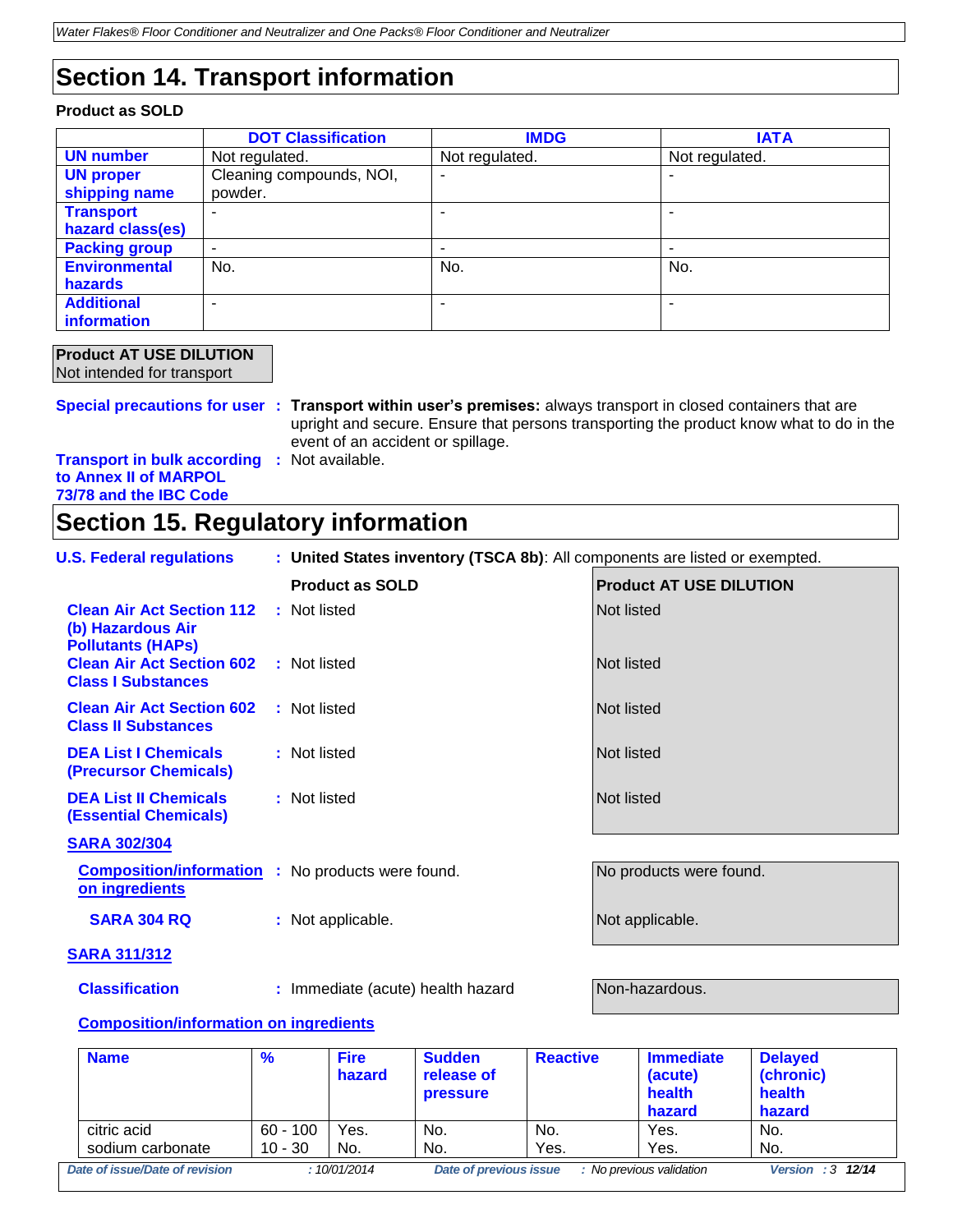## **Section 15. Regulatory information**

|                            | <b>Product as SOLD</b>               | <b>Product AT USE DILUTION</b> |
|----------------------------|--------------------------------------|--------------------------------|
| <b>SARA 313</b>            | Not applicable.                      | Not regulated.                 |
| <b>State regulations</b>   |                                      |                                |
|                            | <b>Product as SOLD</b>               | <b>Product AT USE DILUTION</b> |
| <b>Massachusetts</b>       | : None of the components are listed. | Not regulated.                 |
| <b>New York</b>            | : None of the components are listed. | Not regulated.                 |
| <b>New Jersey</b>          | : None of the components are listed. | Not regulated.                 |
| <b>Pennsylvania</b>        | : None of the components are listed. | Not regulated.                 |
| <b>California Prop. 65</b> |                                      |                                |

None of the components are listed.

### **Section 16. Other information**



**Caution: HMIS® ratings are based on a 0-4 rating scale, with 0 representing minimal hazards or risks, and 4 representing significant hazards or risks Although HMIS® ratings are not required on SDSs under 29 CFR 1910. 1200, the preparer may choose to provide them. HMIS® ratings are to be used with a fully implemented HMIS® program. HMIS® is a registered mark of the National Paint & Coatings Association (NPCA). HMIS® materials may be purchased exclusively from J. J. Keller (800) 327-6868. The customer is responsible for determining the PPE code for this material.**

**Reprinted with permission from NFPA 704-2001, Identification of the Hazards of Materials for Emergency Response Copyright ©1997, National Fire Protection Association, Quincy, MA 02269. This reprinted material is not the complete and official position of the National Fire Protection Association, on the referenced subject which is represented only by the standard in its entirety.**

**Copyright ©2001, National Fire Protection Association, Quincy, MA 02269. This warning system is intended to be interpreted and applied only by properly trained individuals to identify fire, health and reactivity hazards of chemicals. The user is referred to certain limited number of chemicals with recommended classifications in NFPA 49 and NFPA 325, which would be used as a guideline only. Whether the chemicals are classified by NFPA or not, anyone using the 704 systems to classify chemicals does so at their own risk.**